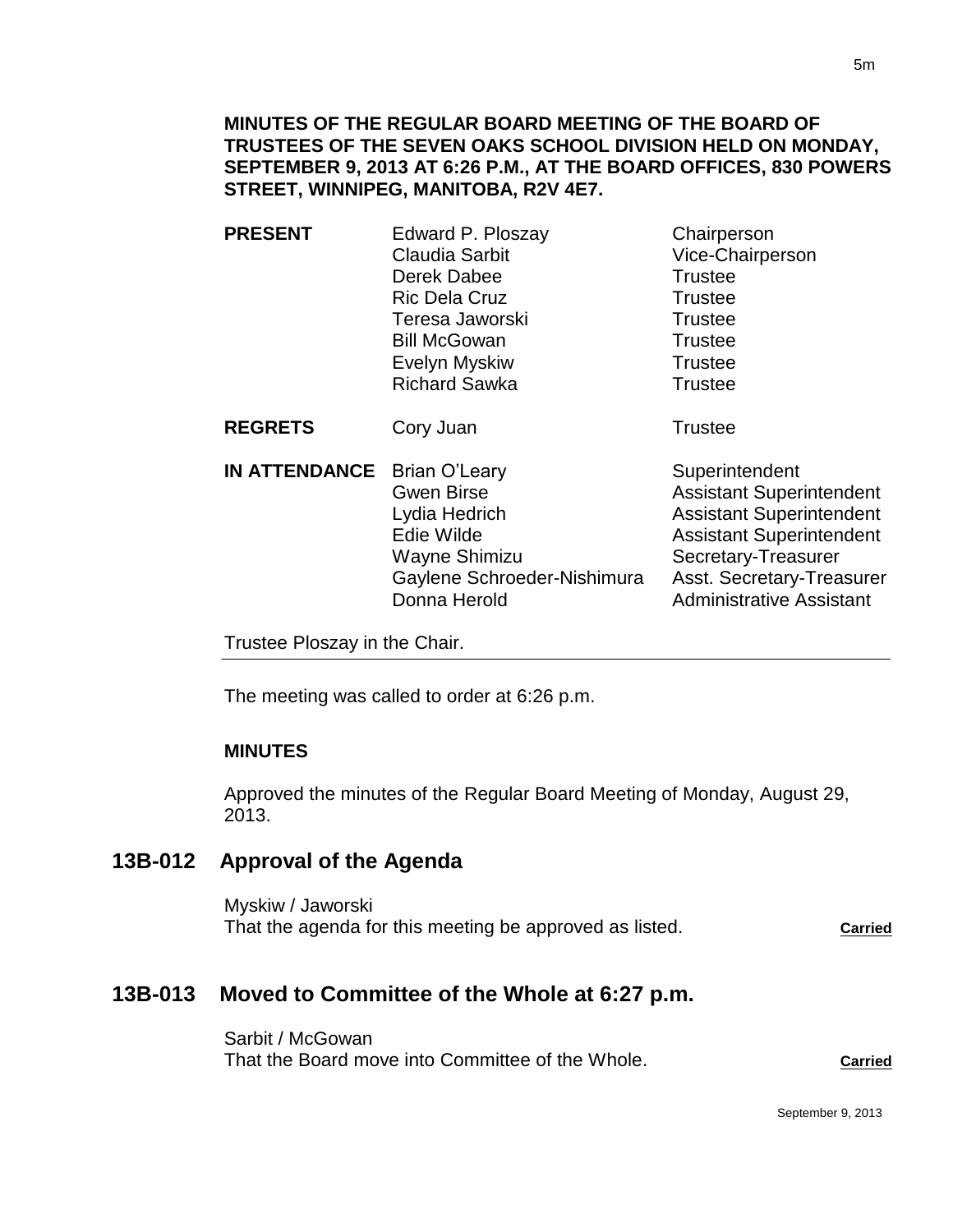Trustee Sarbit in the Chair.

### **SPECIAL ORDERS**

**6:30 p.m. Audit Planning Report to the Board** Scott Sissons and Alvin Catamisan, KPMG.

### **SUPERINTENDENTS' PERSONNEL REPORT**

# **13B-014 Superintendents' Personnel Report**

Dela Cruz / Myskiw That the Superintendents' Personnel Report be ratified. **Carried** Carried

#### TEACHER APPOINTMENTS

The following were appointed to Limited Teacher-General (term) contracts effective September 3, 2013 to June 27, 2014:

| Holly Budway (1.00)    | Reanna Korade (1.00)    |
|------------------------|-------------------------|
| Carmyn Campbell (1.00) | Erin Nieuwenburg (1.00) |
| Nestor Ching (.50)     | Aaron Tryon (1.00)      |

Amandeep Badhan was appointed to a full-time (1.00) Limited Teacher-General (term) contract effective September 3, 2013 to December 20, 2013.

Brady Kabez was appointed to a part-time (.50) Limited Teacher-General (term) contract effective September 3, 2013 to October 11, 2013.

Marisol Manangan was appointed to a full-time (1.00) Limited Teacher-General (term) contract effective September 6, 2013 to October 4, 2013.

Mignon Marcaida was appointed to a full-time (1.00) Limited Teacher-General (term) contract effective September 3, 2013 to December 20, 2013.

Tabitha Noordman was appointed to a full-time (1.00) Limited Teacher-General (term) contract effective September 3, 2013 to December 20, 2013.

Alvin Pacag was appointed to a part-time (.64) Limited Teacher-General (term) contract effective September 6, 2013 to October 4, 2013.

### SUBSTITUTE TEACHER APPOINTMENTS

The following teachers were appointed to Substitute Teacher contracts effective the 2013-2014 school year: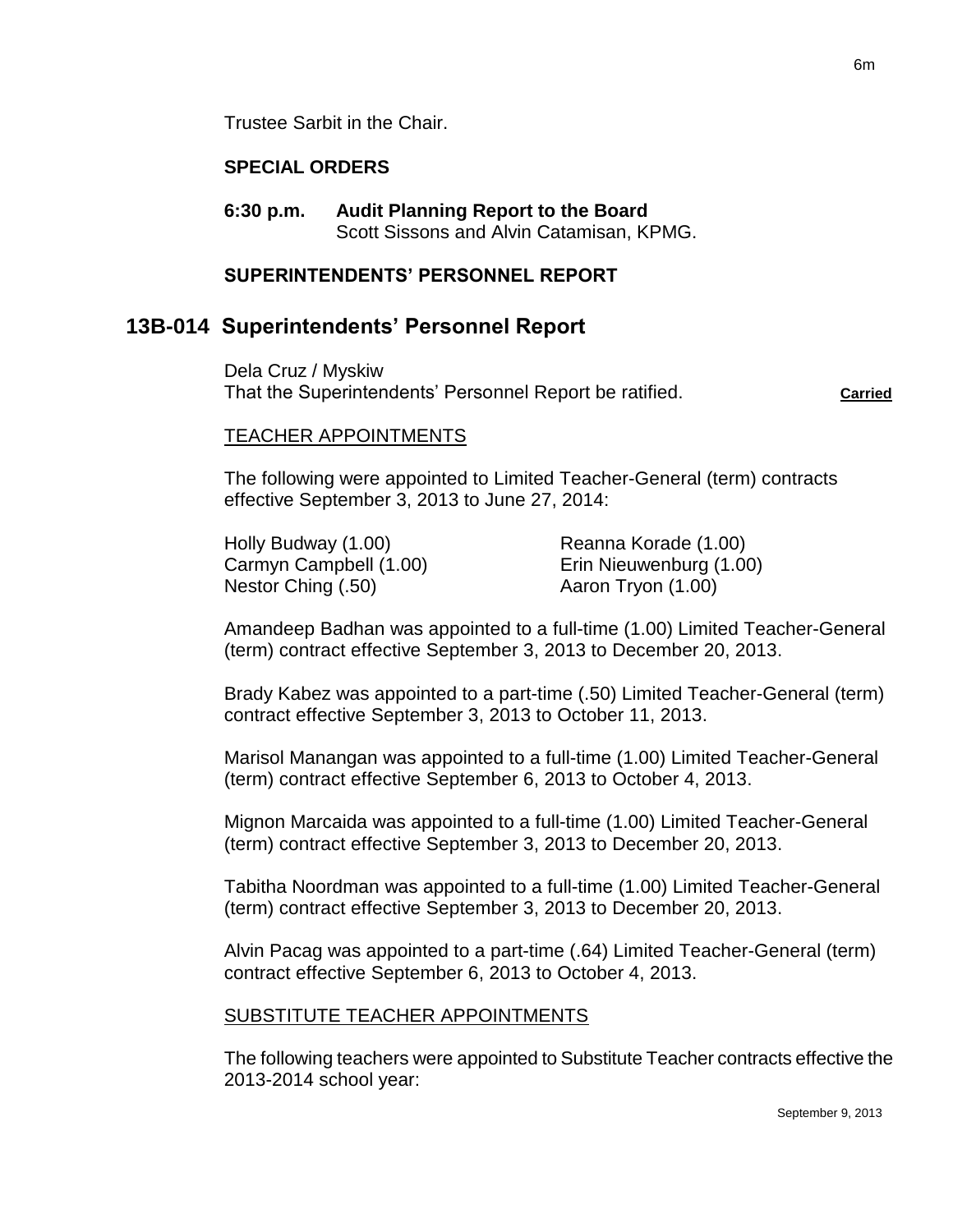# **SUPERINTENDENTS' PERSONNEL REPORT**

Stephen Barkman Esther Hershfield Reanne Cairns **Eddie Revilla** Sheena Grobb

Bryan Clendenan **Rosanne Sarkany** 

# EDUCATIONAL ASSISTANT TERMINATION

Chantale Thioux-Asselin was terminated from the position of Educational Assistant effective June 28, 2013.

# STUDENT PARENT SUPPORT WORKER APPOINTMENTS

Leon Canada was appointed to a full-time (1.00) term Student Parent Support Worker position effective August 26, 2013 to June 20, 2014.

Camilla Dascal was appointed to a full-time (1.00) Student Parent Support Worker position effective August 22, 2013.

Darren Ellison was appointed to a full-time (1.00) Student Parent Support Worker position effective August 22, 2013.

Daniel Herpai was appointed to a full-time (1.00) Student Parent Support Worker position effective September 4, 2013.

Ariel Nash was appointed to a full-time (1.00) Student Parent Support Worker position effective August 22, 2013.

### STUDENT PARENT SUPPORT WORKER RESIGNATION

Lawrence Angeconeb gave notice of intent to resign from the position of Student Parent Support Worker effective July 22, 2013.

### PROGRAM COORDINATOR – KYAC RESIGNATION

Pierre Feng gave notice of intent to resign from the position of Program Coordinator with Kildonan Youth Activity Centre (KYAC) effective October 1, 2013.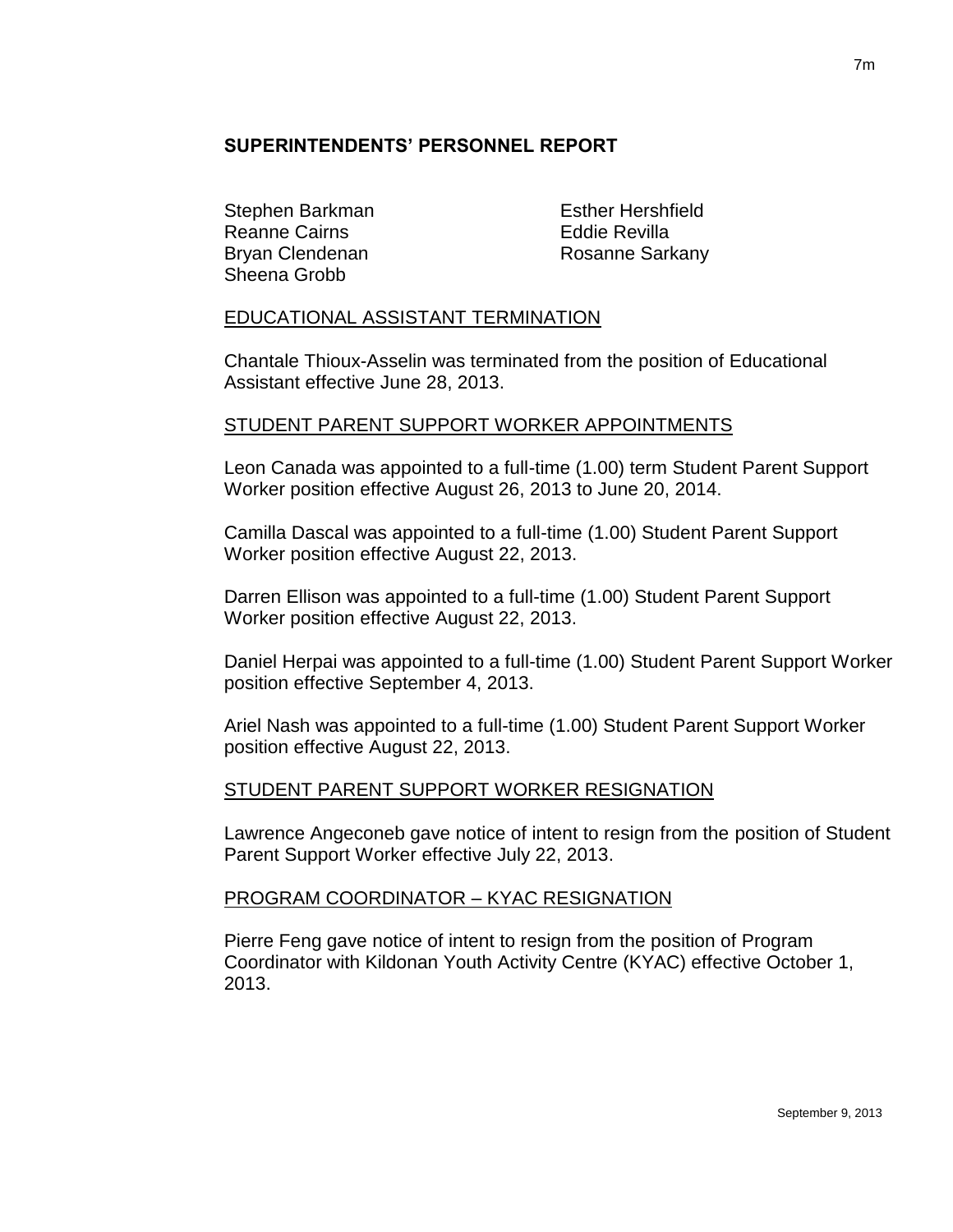# **SUPERINTENDENTS' REPORT**

The following matters were received as information:

- **Personnel Matters.**
- 2013-2014 Enrolment Update.
- Manitoba News Release: New Provincial Code of Conduct to Ensure Safe Schools, Clear, Consistent Disciplinary Consequences for Bullying: Allan.
- **Education Administration Act.**
- We Day Update.
- 2013-2014 Divisional Plan (deferred to September 30, 2013 Regular Board meeting).

Correspondence Received for information:

Blue Cross Employee Assistance Program Report for 2012-2013.

Trustee Ploszay in the Chair.

# **13B-015 By-Law No. 4-2013**

Myskiw / McGowan

Approved that By-Law No. 4-2013 for the purpose of borrowing the sum of \$1,095,900.00 Dollars for the purpose of the 2012-13 Portable Classrooms at Arthur E. Wright, O.V. Jewitt and James Nisbet Community Schools be given second reading. **Carried Carried Carried Carried Carried Carried Carried Carried** 

# **13B-016 By-Law No. 4-2013**

Jaworski / Dela Cruz

Approved that By-Law No. 4-2013 for the purpose of borrowing the sum of \$1,095,900.00 Dollars for the purpose of the 2012-13 Portable Classrooms at Arthur E. Wright, O.V. Jewitt and James Nisbet Community Schools be given third and final reading, be signed and sealed. **Carried**

# **13B-017 Red River College 2013 Alumni Gala**

Dela Cruz / Dabee

Approved that the Division buy a table of ten (\$1,700) and distribute tickets to Kirk Baldwin and teachers whose programs articulate directly with Red River **Community College. Community College. Carried**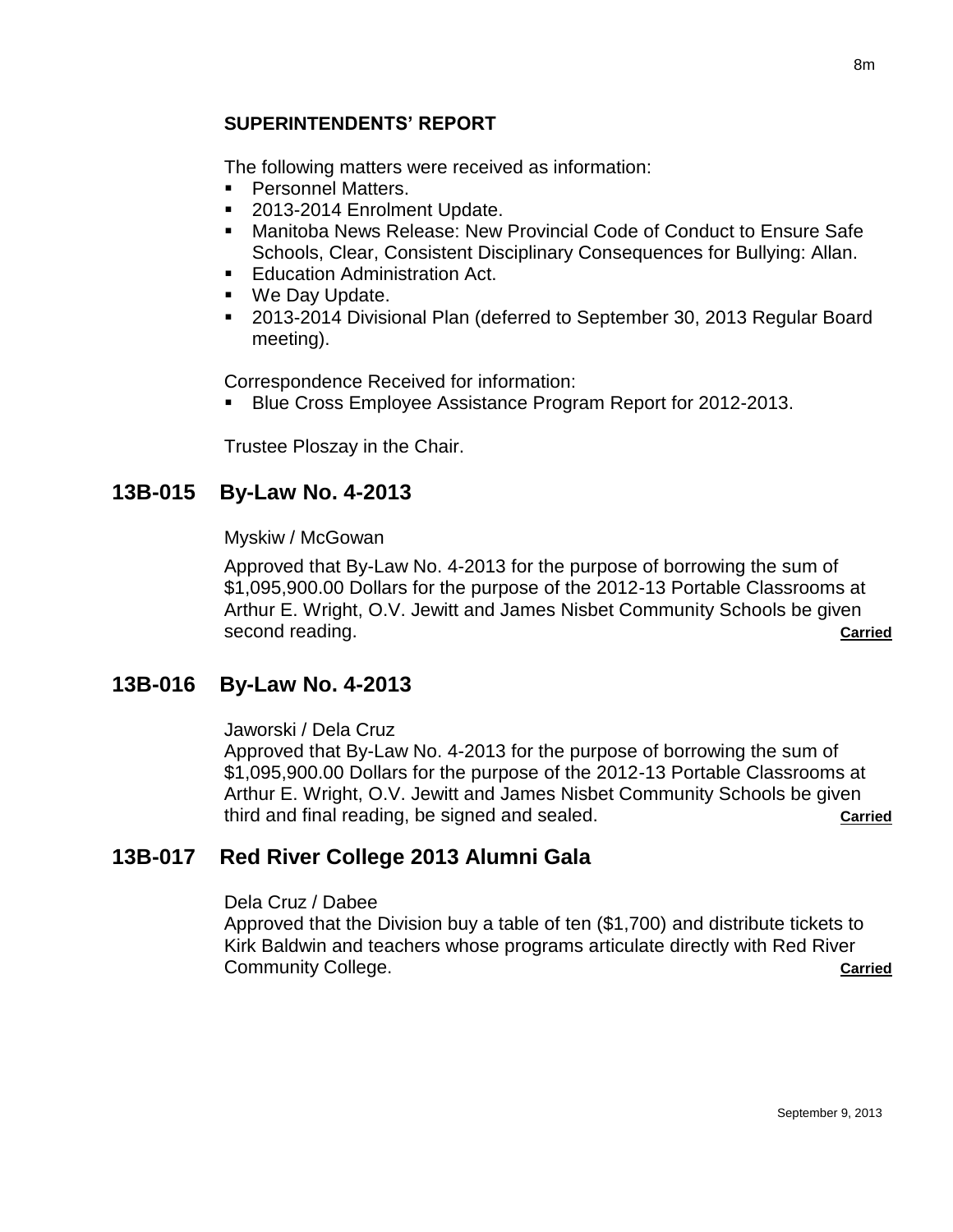# **CONSENT AGENDA**

# **12B-019 Consent Agenda**

McGowan / Dela Cruz That the Consent Agenda be approved. **Carried** carried

### August 2013 Expenditure Listing

That cheques #2140138-#2140235 and #742-#763, US\$ cheques #214004- #214006, direct deposits #20140288-#20140436 and pre-authorized debits #2014010-#2014025 in the amount of \$2,565,826.24 be approved.

# Agassiz Consulting Group Ltd. Invoice No. 9160

That Invoice No. 9160 for the Maples Roof Phase 2 project in the amount of \$563.69 be paid to Agassiz Consulting Group Ltd.

# Kowalchuk Consulting Engineers Invoice No. 11-157-5

That Invoice No. 11-157-5 for the Maples Roof Phase 2 project in the amount of \$1,981.88 be paid to Kowalchuk Consulting Engineers.

# Number Ten Architectural Group Invoice No. 12304

That Invoice No. 12304 for the Maples Commons Addition project in the amount of \$12,001.71 be paid to Number Ten Architectural Group.

# PSA Studio Inc. Invoice No. 13129

That Invoice No. 13129 for the Portables at Belmont and West St. Paul Schools in the amount of \$1,507.50 be paid to PSA Studio Inc.

# PSA Studio Inc. Invoice No. 13144

That Invoice No. 13144 for the Portables at Belmont and West St. Paul Schools in the amount of \$2,923.50 be paid to PSA Studio Inc.

### Pinchin Environmental Invoice No. 233235

That Invoice No. 233235 for the Maples Commons Addition project in the amount of \$1,286.25 be paid to Pinchin Environmental.

# **NEW BUSINESS**

- Trustee Myskiw enquired about any water quality issues within the Division.
- **Trustee Jaworski enquired about the possibility of developing an Equity**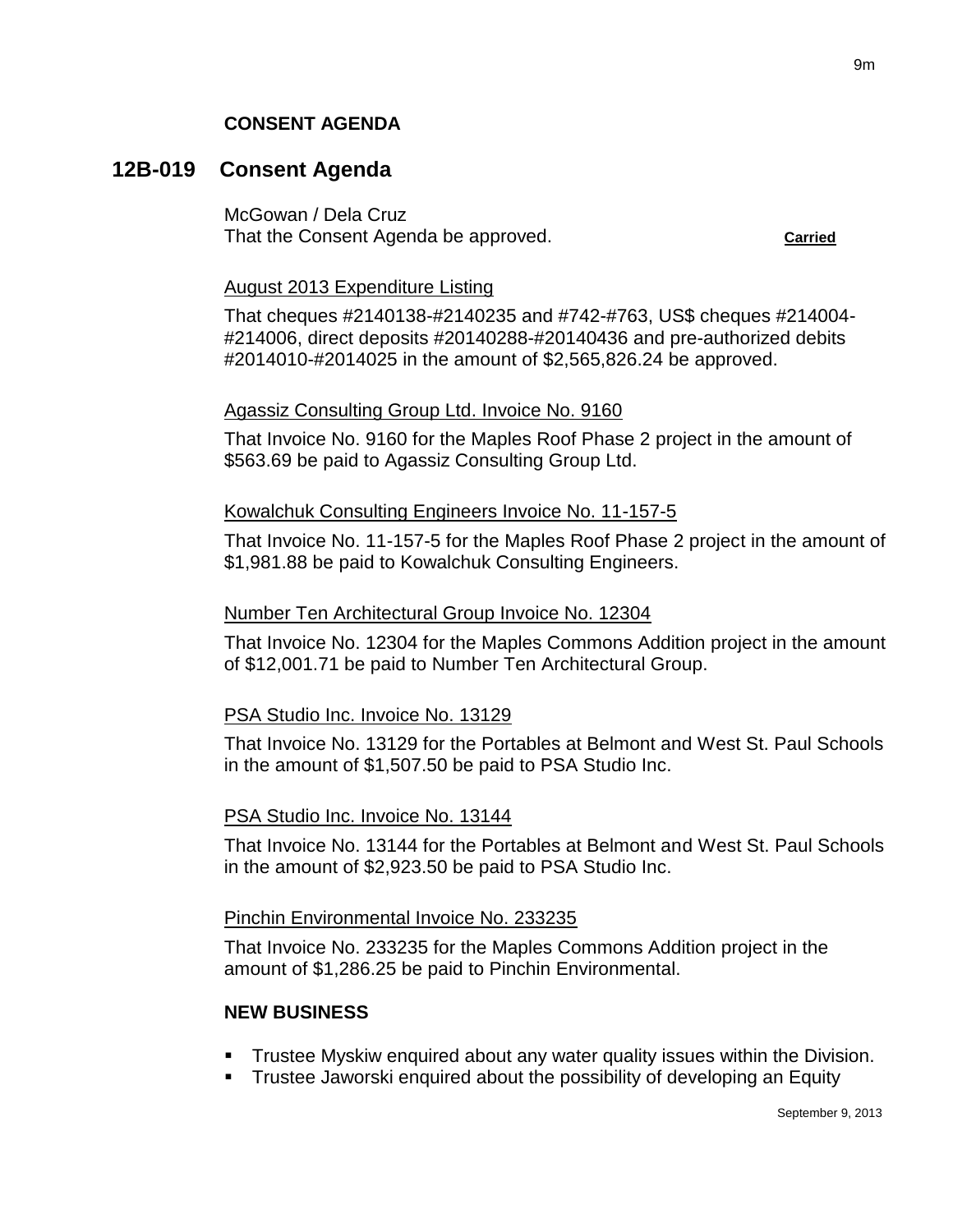# **NEW BUSINESS**

Policy (to be referred to the Policy Committee).

**Trustee Myskiw enquired about the possibility of developing a No Fragrance** Policy (to be referred to the Policy Committee).

# **CORRESPONDENCE**

- Manitoba Hydro Bipole III: Bipole III Transmission Project: A Major Reliability Improvement Initiative. Alternating Current Electric and Magnetic Fields (EMF).
- Linda Baker, Client Services Manager, Public Entities Program, Western Financial Group: Universal Student Accident Insurance for the 2013-14 school year.
- Janet Duff, Registrar, The Manitoba Labour Board: Notice of Filing by CUPE Local 2348, Application Seeking an Extension of Time.
- Wayne Shimizu, Secretary-Treasurer, Seven Oaks School Division: Letter to the Registrar at The Manitoba Labour Board, responding to Application filed by CUPE Local 2348, Seeking an Extension of Time.
- Manitoba News Release: September 4, 2013 Education Minister Welcomes Students Back to School. Smaller Class Sizes, Improved Curriculum, More Classrooms to Benefit Families This Year: Allan.
- Manitoba School Boards Association: Bill 18, The Public Schools Amendment Act (Safe and Inclusive Schools).
- Treaty Relations Commission of Manitoba: Royal Proclamation of 1763 Speaker Series.
- Kevin Chief, Minister of Children & Youth Opportunities: Wayfinders grant funding totaling \$878,125.
- Floyd Martens, President, Manitoba School Boards Association: MSBA resolution to lobby the Province of Manitoba to consider implementing the use of exterior mounted cameras on school buses and provide funding for the related costs.
- Floyd Martens, President, Manitoba School Boards Association: Resolution to lobby the Government of Manitoba to establish a minimal distance of 1,000 meters between school boundaries and all new alcohol outlets (offlicense sales, on-license bars, clubs and grocery stores) and to further to limit alcohol sales density in areas near schools.
- Floyd Martens, President Manitoba School Boards Association: Resolution to lobby the Manitoba Government to exempt public school properties from municipal Special Services Levies.
- Floyd Martens, President, Manitoba School Boards Association: Resolution to urge the Minister of Education to ensure that the Early Development Instrument (EDI) results be distributed simultaneously to both school divisions and child care centres in the same geographical area as soon as they are available.